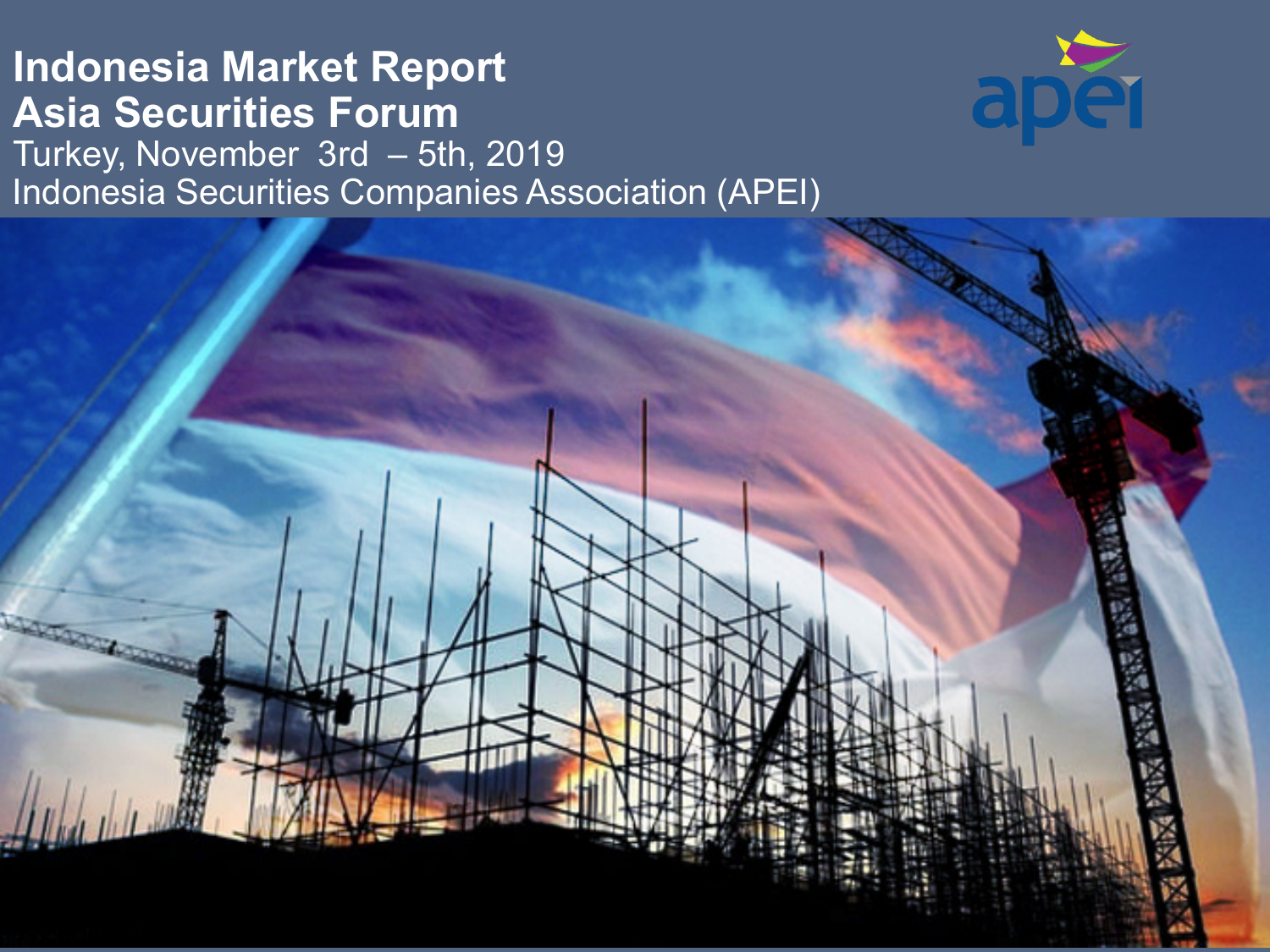## **Overview**

**1. Economic At a Glance 2. Capital Market Performance: Stock Market Bond Market Mutual Fund Market 3. Challenges & Opportunities**

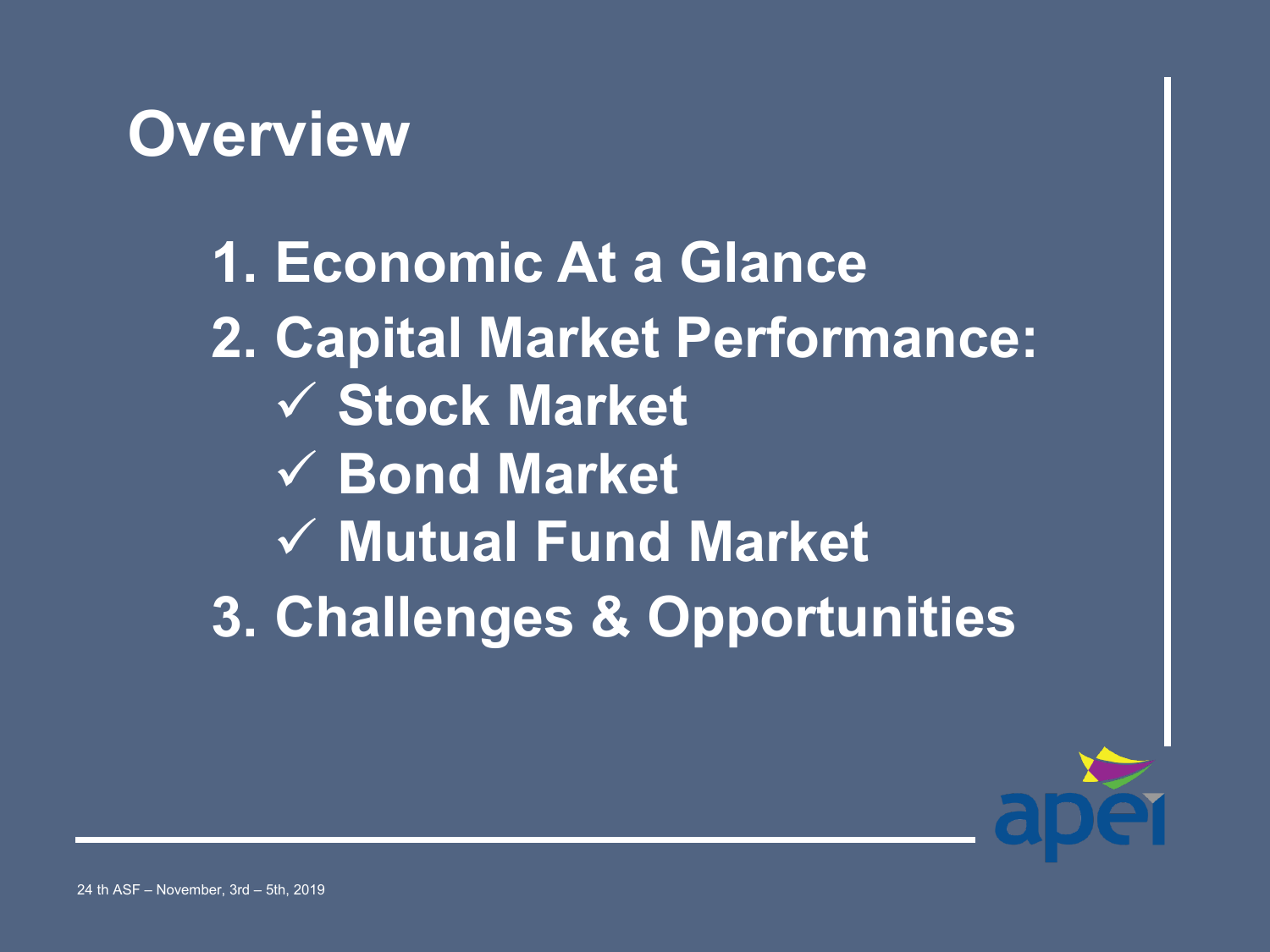## **1. Economic At a Glance**

## **GDP Growth GDP Breakdown Inflation & Unemployeement Rate**

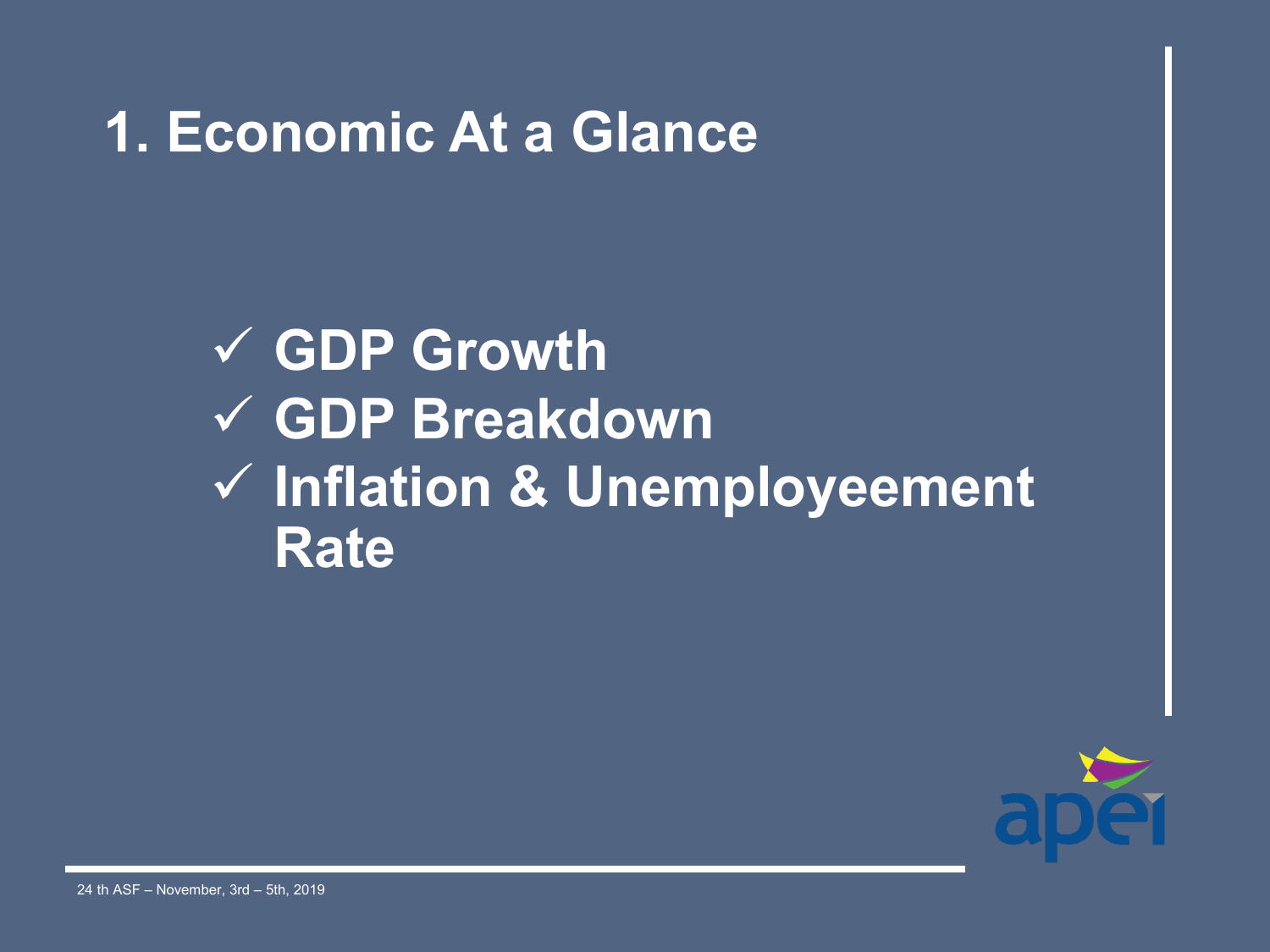### **Economic at a Glance| GDP Growth (%)**



Source: World Bank, Countryeconomy.com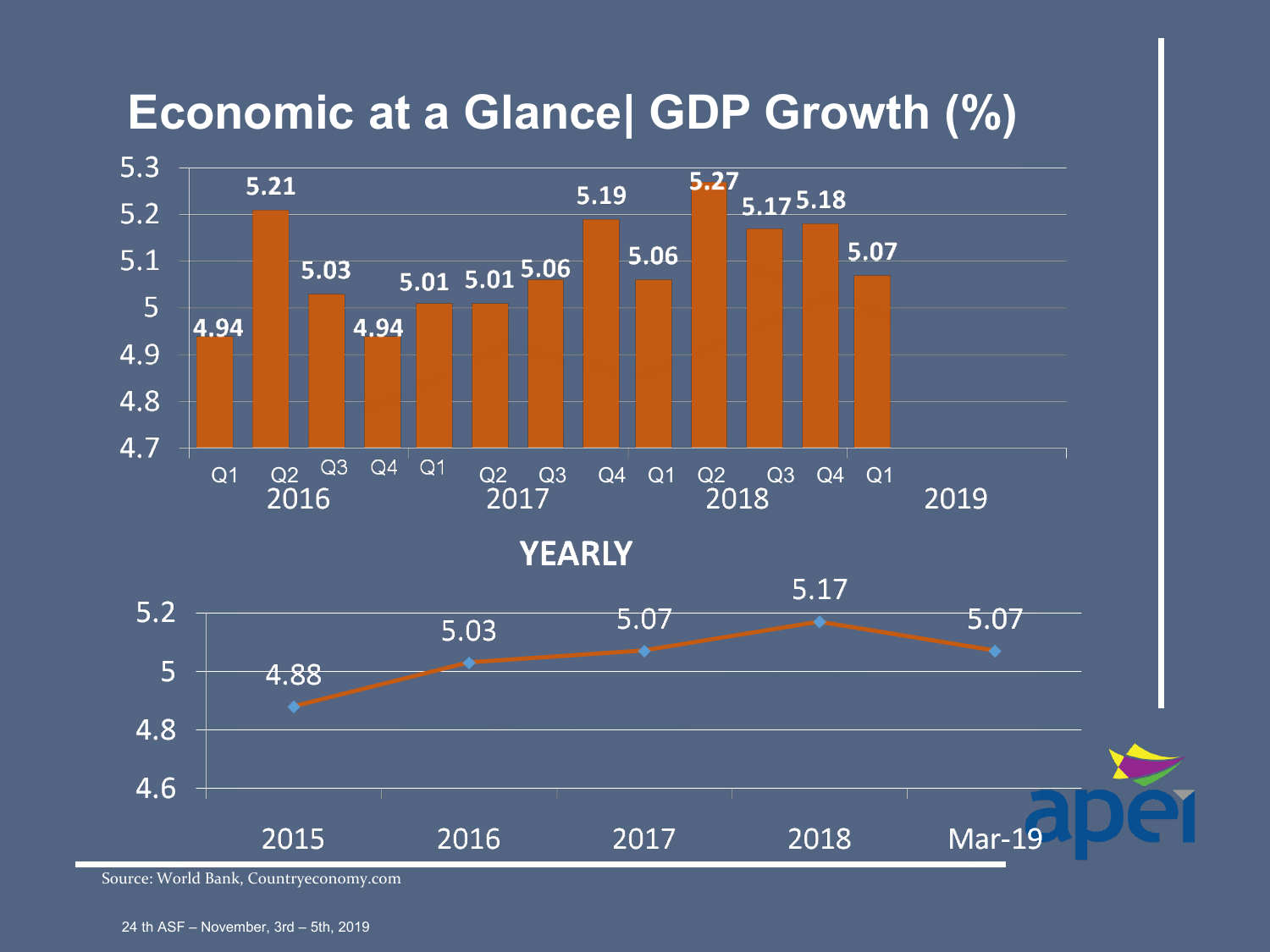## **Economic at a Glance| GDP Breakdown**

| <b>GDP breakdown by expenditure</b>  | <b>YEAR ENDED 31 DECEMBER</b> |         |       |       |                   |
|--------------------------------------|-------------------------------|---------|-------|-------|-------------------|
| (at constant 2010 prices)            | 2015                          | 2016    | 2017  | 2018  | <b>March 2019</b> |
|                                      | % YoY                         | % YoY   | % YoY | % YoY | % YoY             |
| <b>Household Consumption</b>         | 4.96                          | 5.01    | 4.94  | 5.05  | 5.01              |
| <b>NPISH Consumption</b>             | $-0.62$                       | 6.64    | 6.93  | 9.08  | 16.93             |
| Government Expenditure               | 5.31                          | $-0.14$ | 2.13  | 4.80  | 5.21              |
| <b>Gross Fixed Capital Formation</b> | 5.01                          | 4.47    | 6.15  | 6.67  | 5.03              |
| Export                               | $-2.12$                       | $-1.66$ | 8.91  | 6.48  | $-2.08$           |
| Import                               | $-6.25$                       | $-2.41$ | 8.06  | 12.04 | $-7.75$           |
| <b>GDP (%)</b>                       | 4.88                          | 5.03    | 5.07  | 5.17  | 5.07              |



Source: World Bank, Countryeconomy.com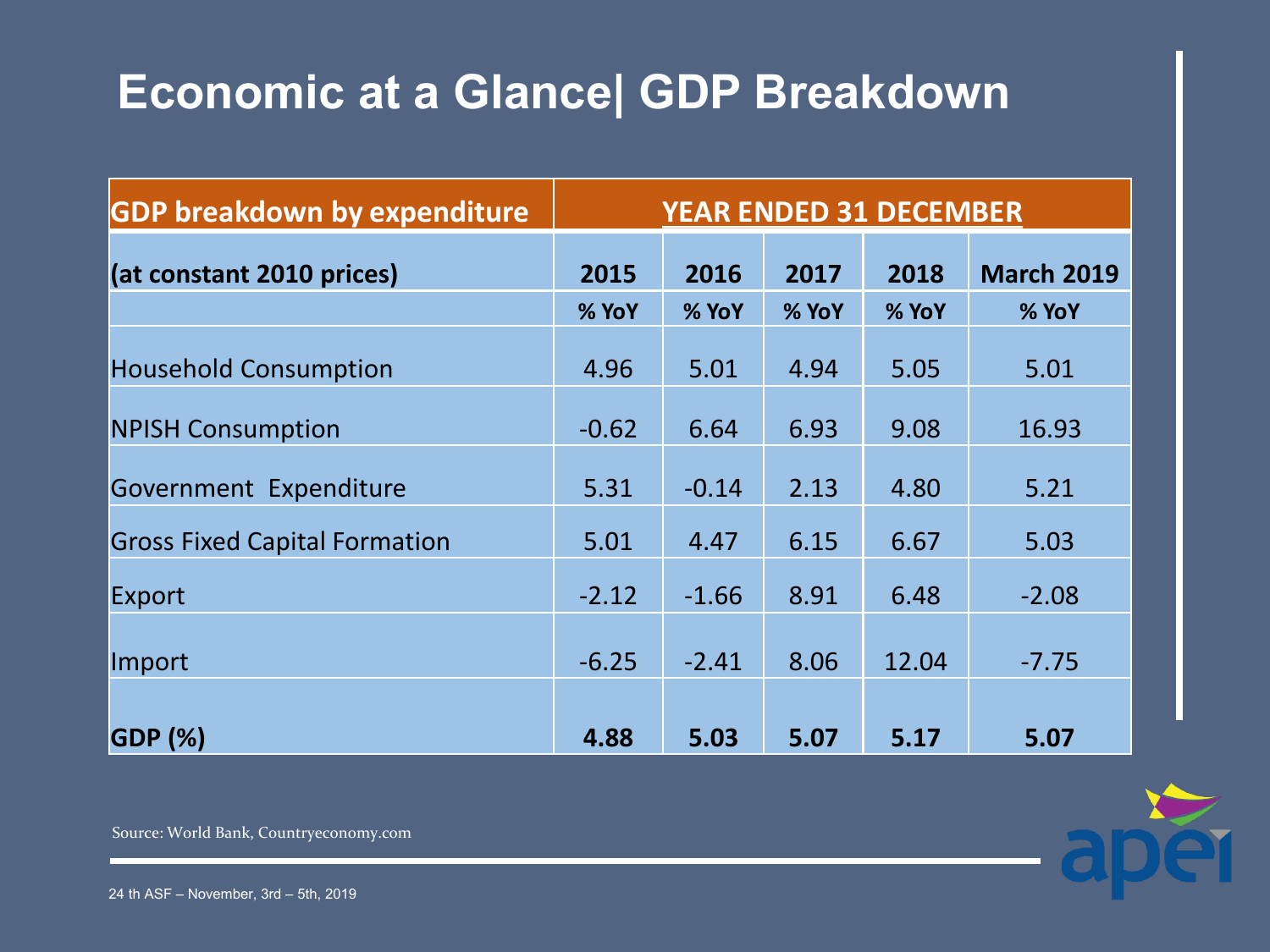## **Economic at a Glance| Inflation & Unemployeement Rate**

In Percentage

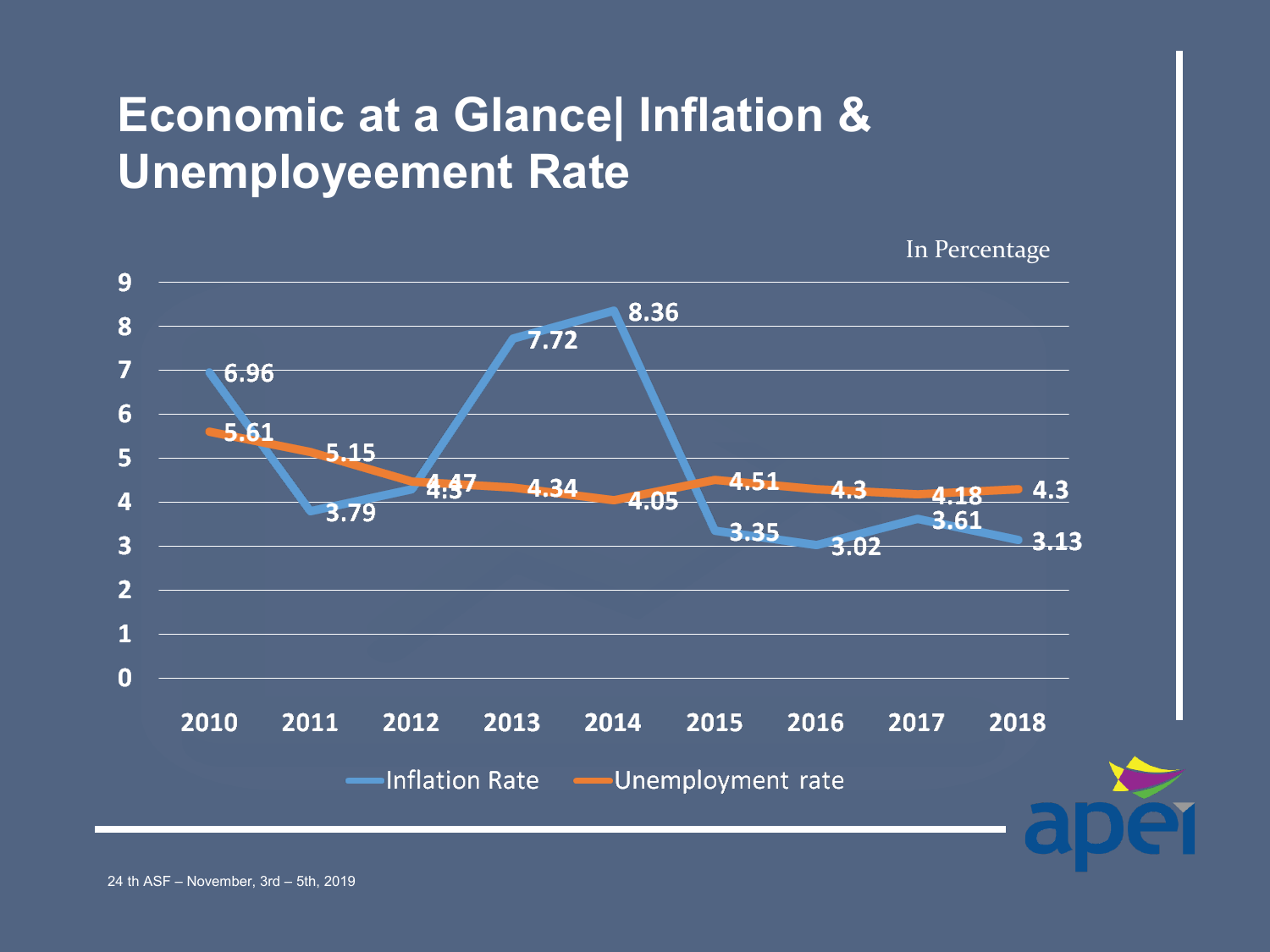## **2. Capital Market Performance**

 **Stock Market Bond Market Mutual Fund Market**

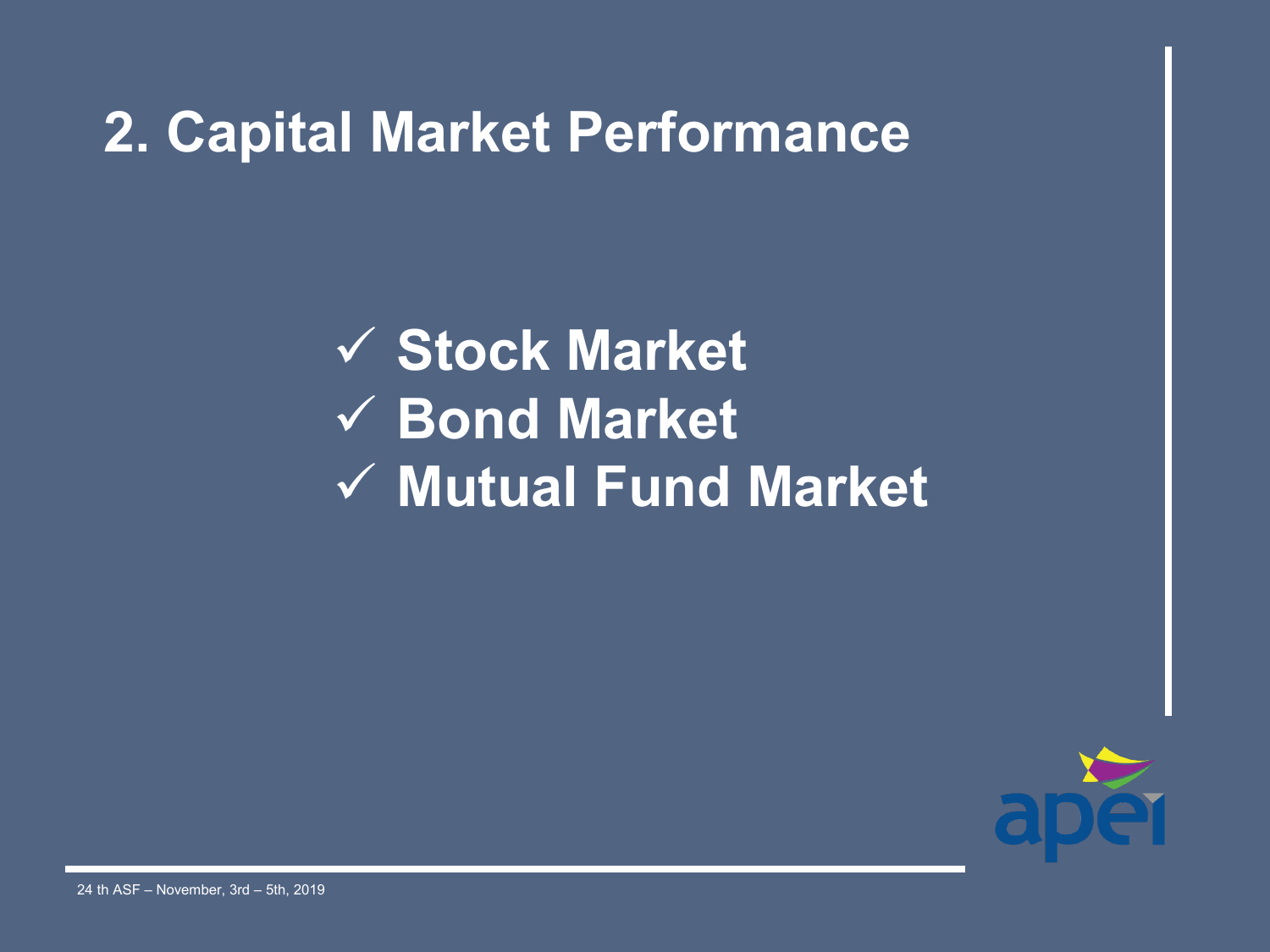## **Stock Market| Trading**

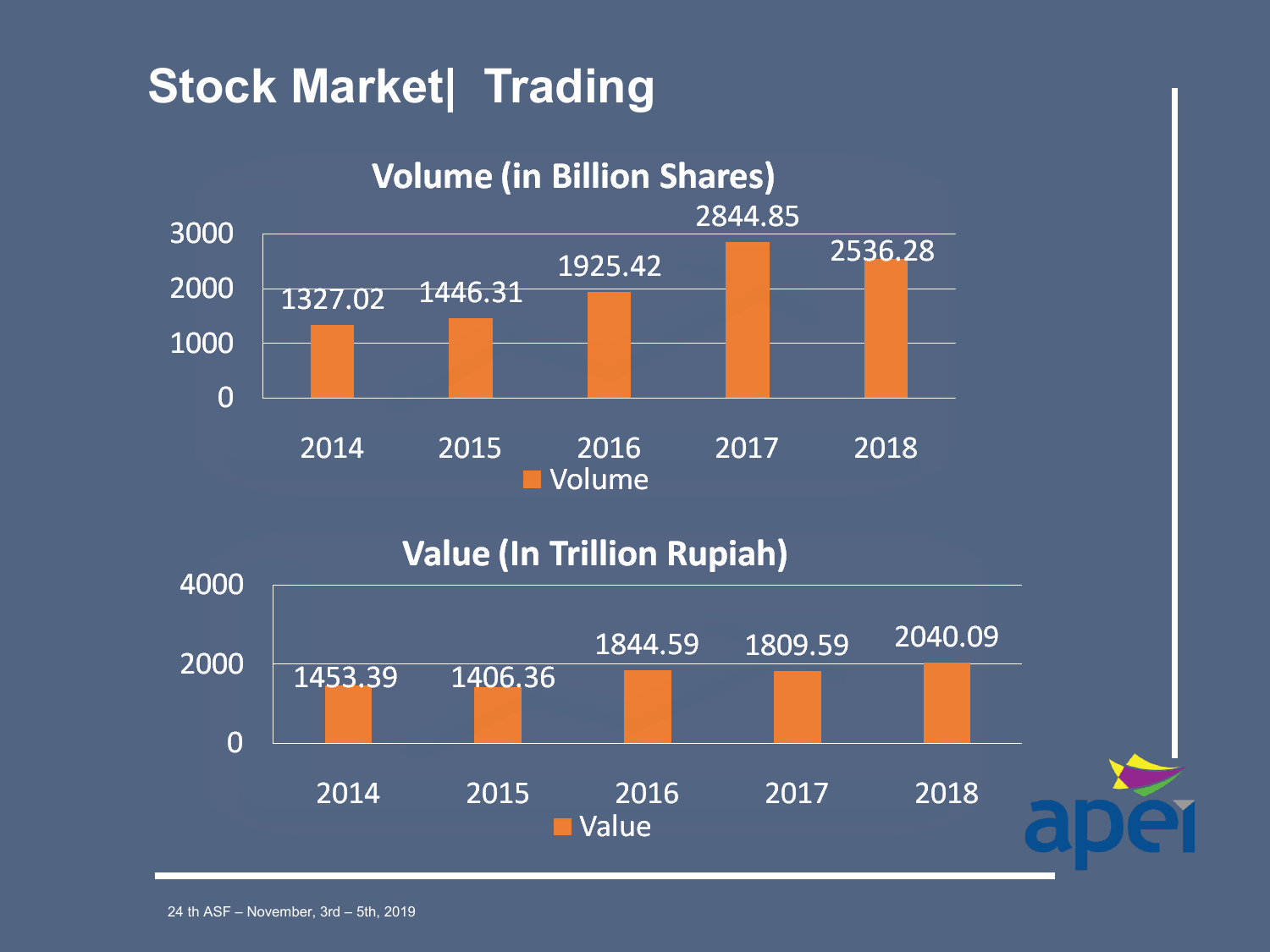## **Stock Market| Market Capitalization**

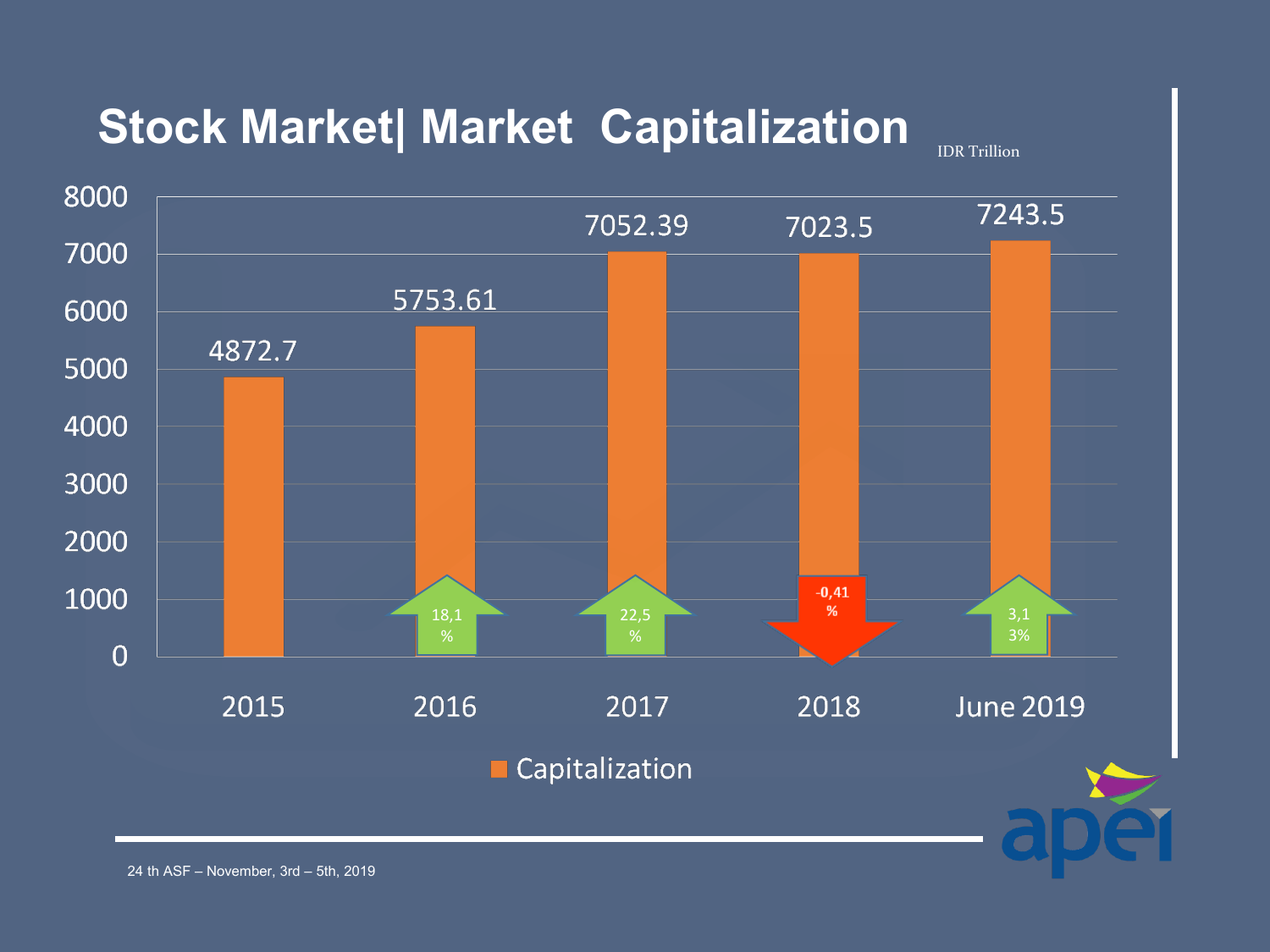### **Stock Market| Composite Index**

### **INDONESIA COMPOSITE INDEX IN 5 YEARS**



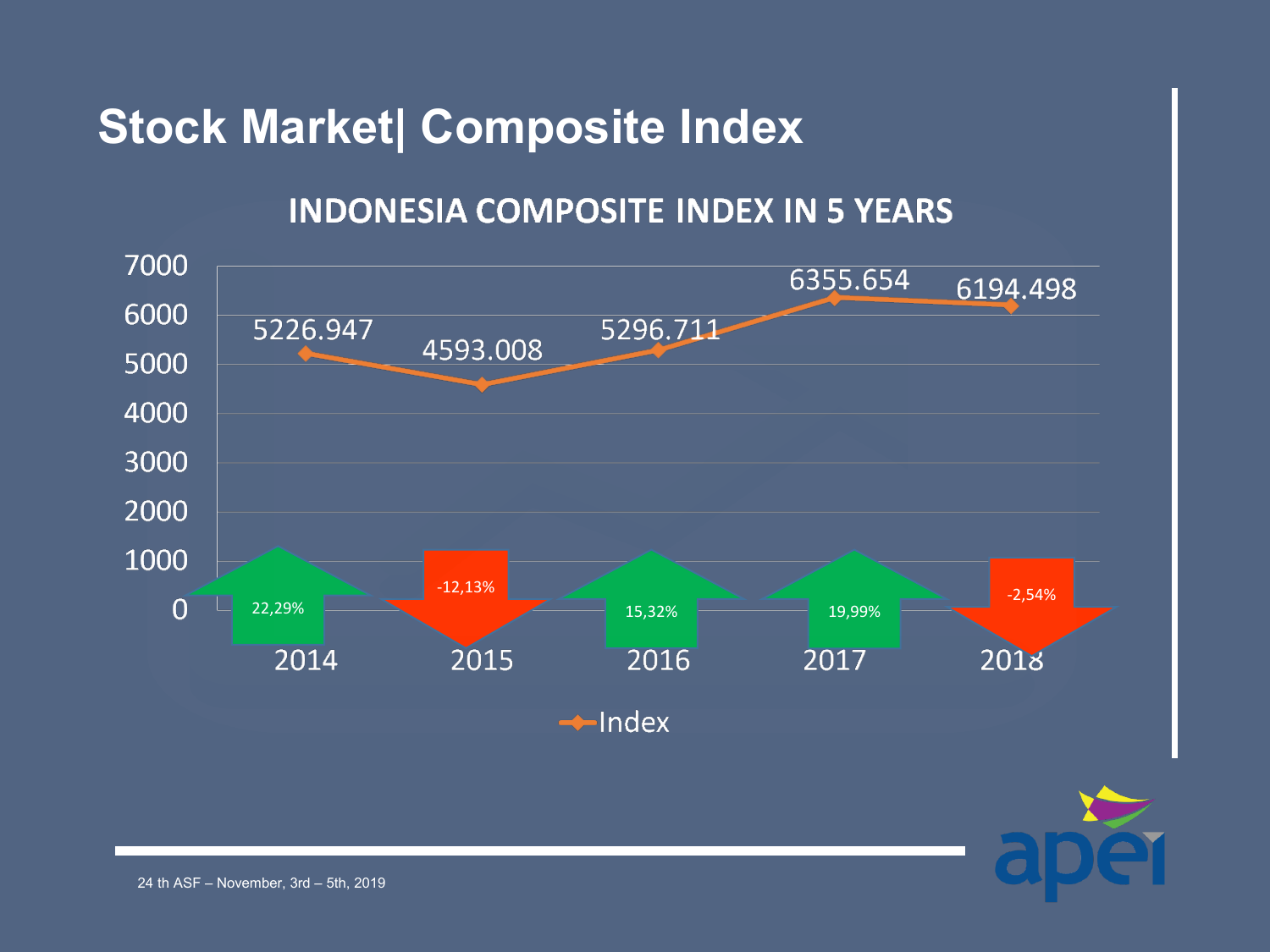#### **Stock Market| Listed & Fund Raised** Companies  $\overline{0}$ 2012 2013 IDR Trillion 811.81 778.71 794.41 2010 -2018674.39 382.79 418.13 478.28 296.97 271.36  $\overline{0}$ Source: Indonesia Stock Exchange

24 th ASF – November, 3rd – 5th, 2019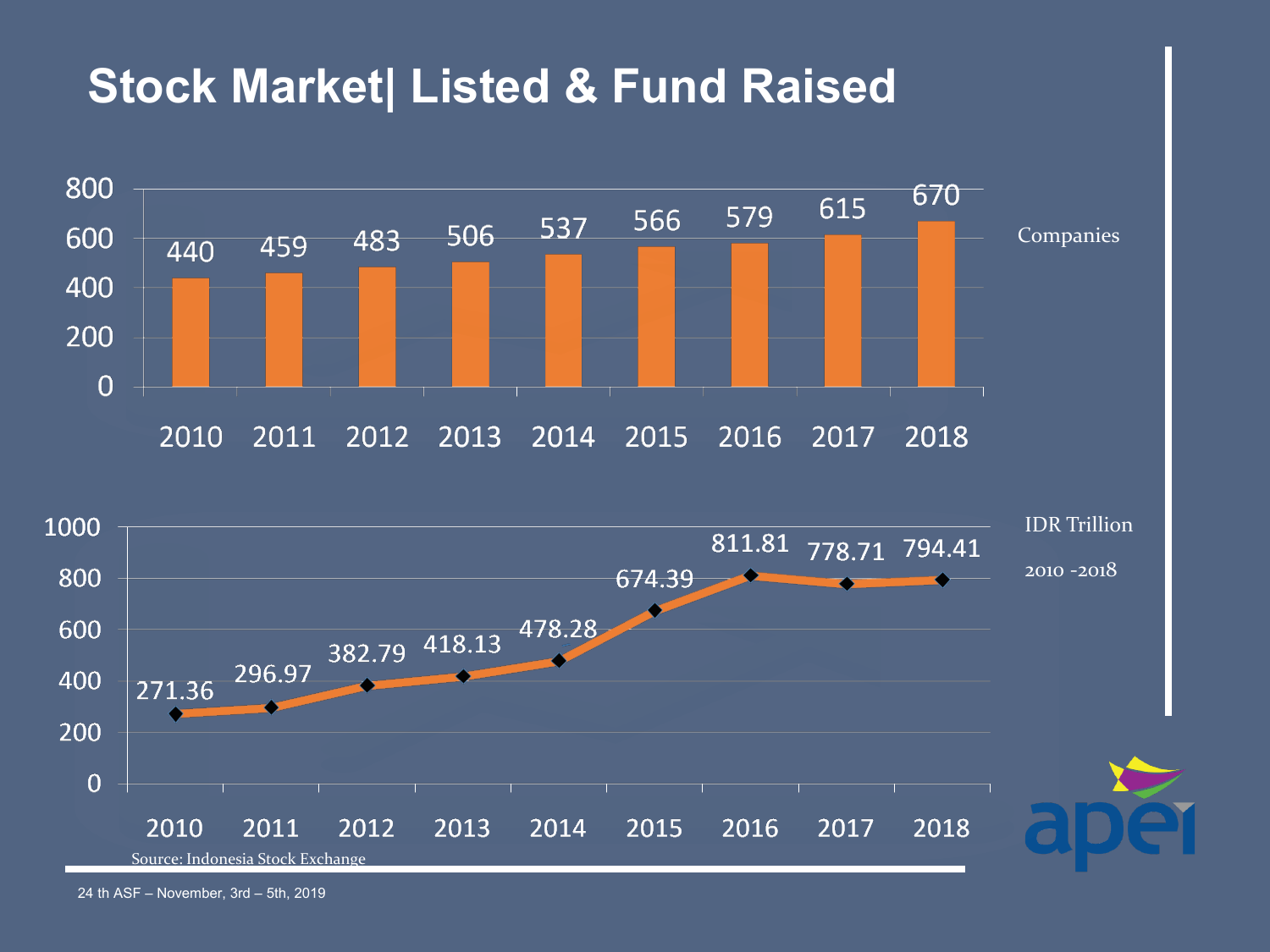### **Bond Market| Corporate**

IDR trillion  $2014 - 2018$ 



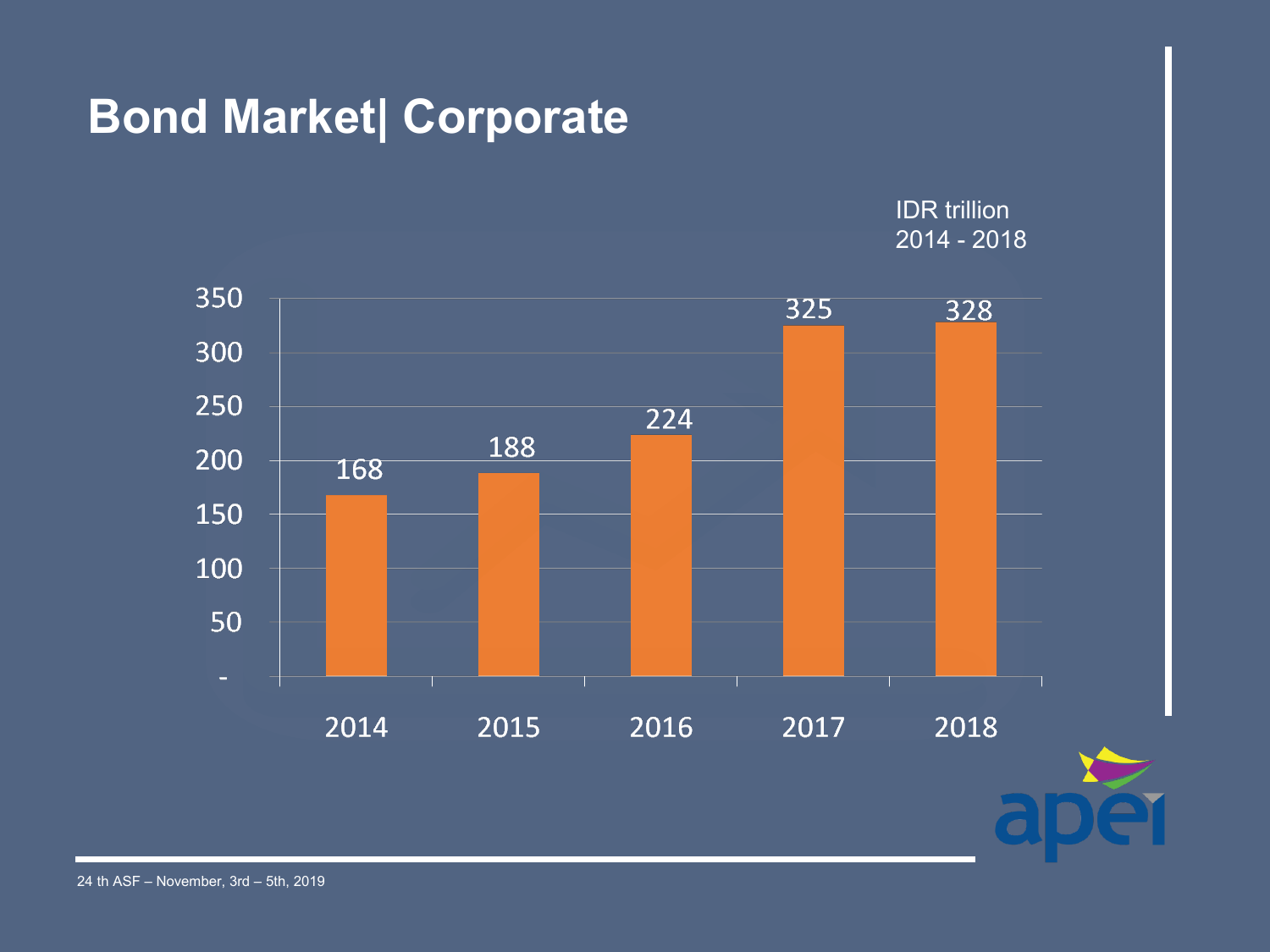### **Bond Market| Goverment**



2014-2018

 $\overline{\mathbf{C}}$ 



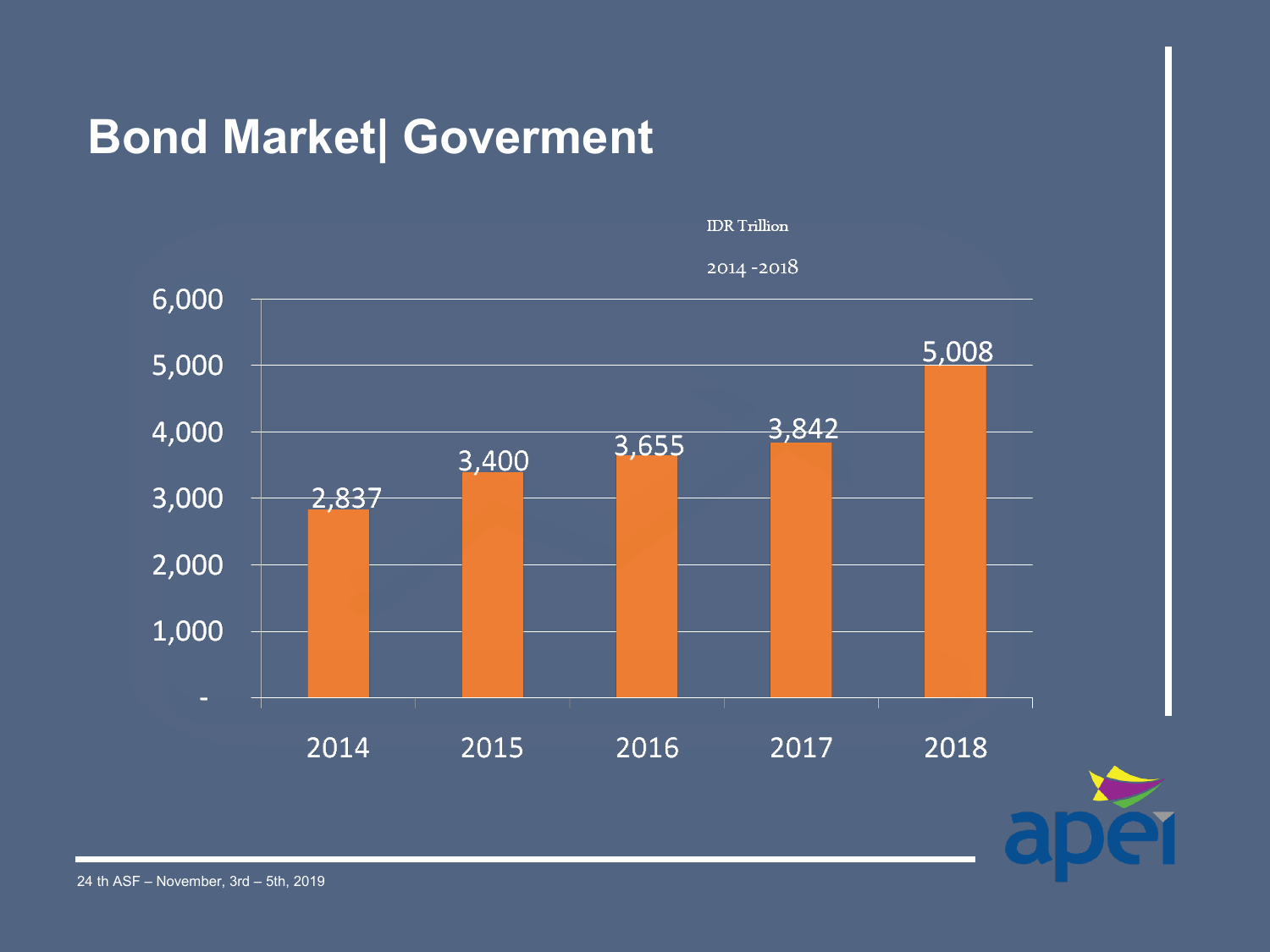### **Mutual Fund| Asset Under Management**

IDR trillion 2010 - 2018



Source : Otoritas Jasa Keuangan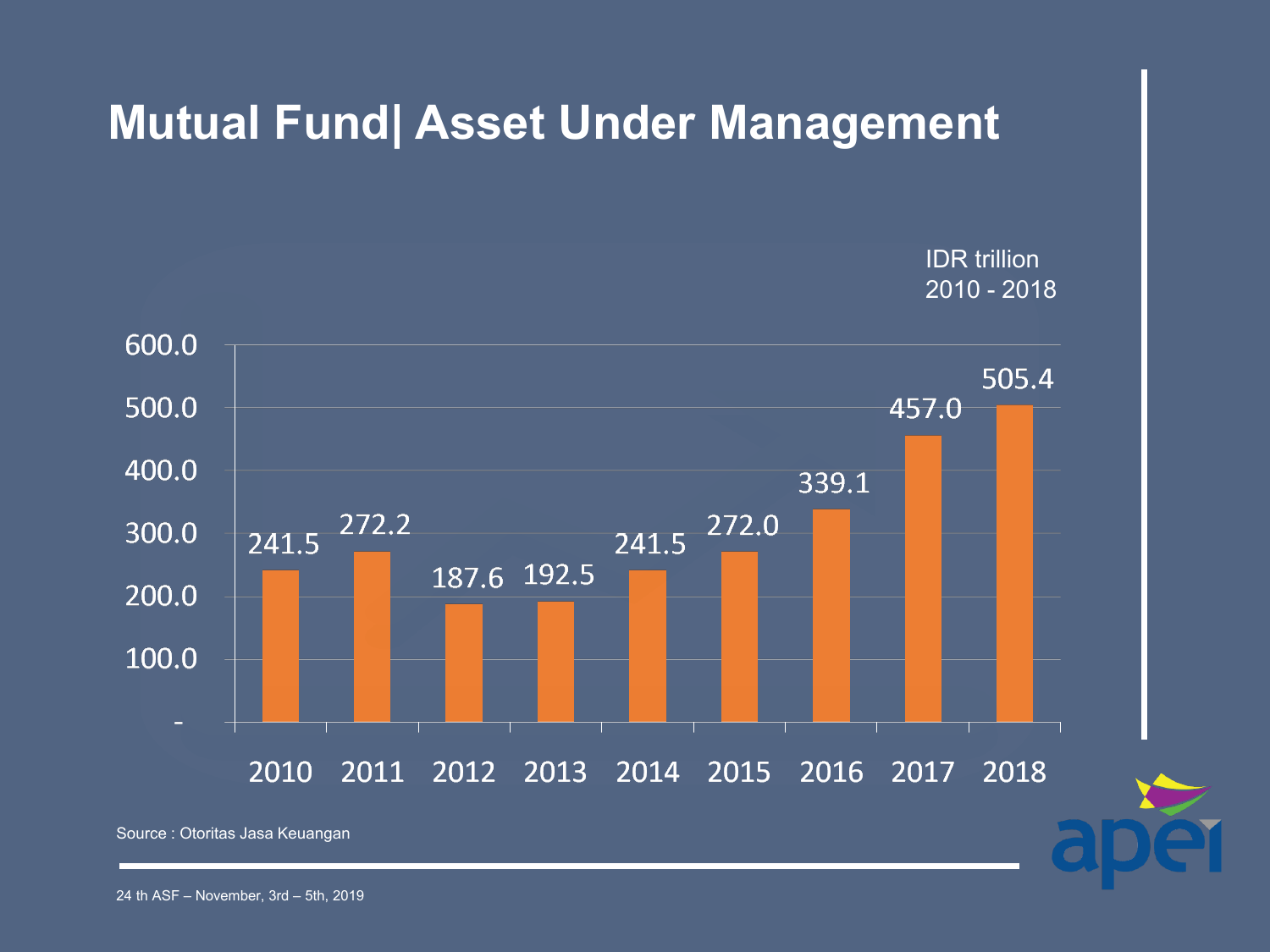## **Capital Market| Roadmap Implementation T+2**



- **Efficient Settlement Process** ٠
- Alignment with Global Exchanges
- Market Liquidity Improvement ٠
- A decrease of Industry Risk



24 th ASF – November,  $3rd - 5th$ ,  $2019$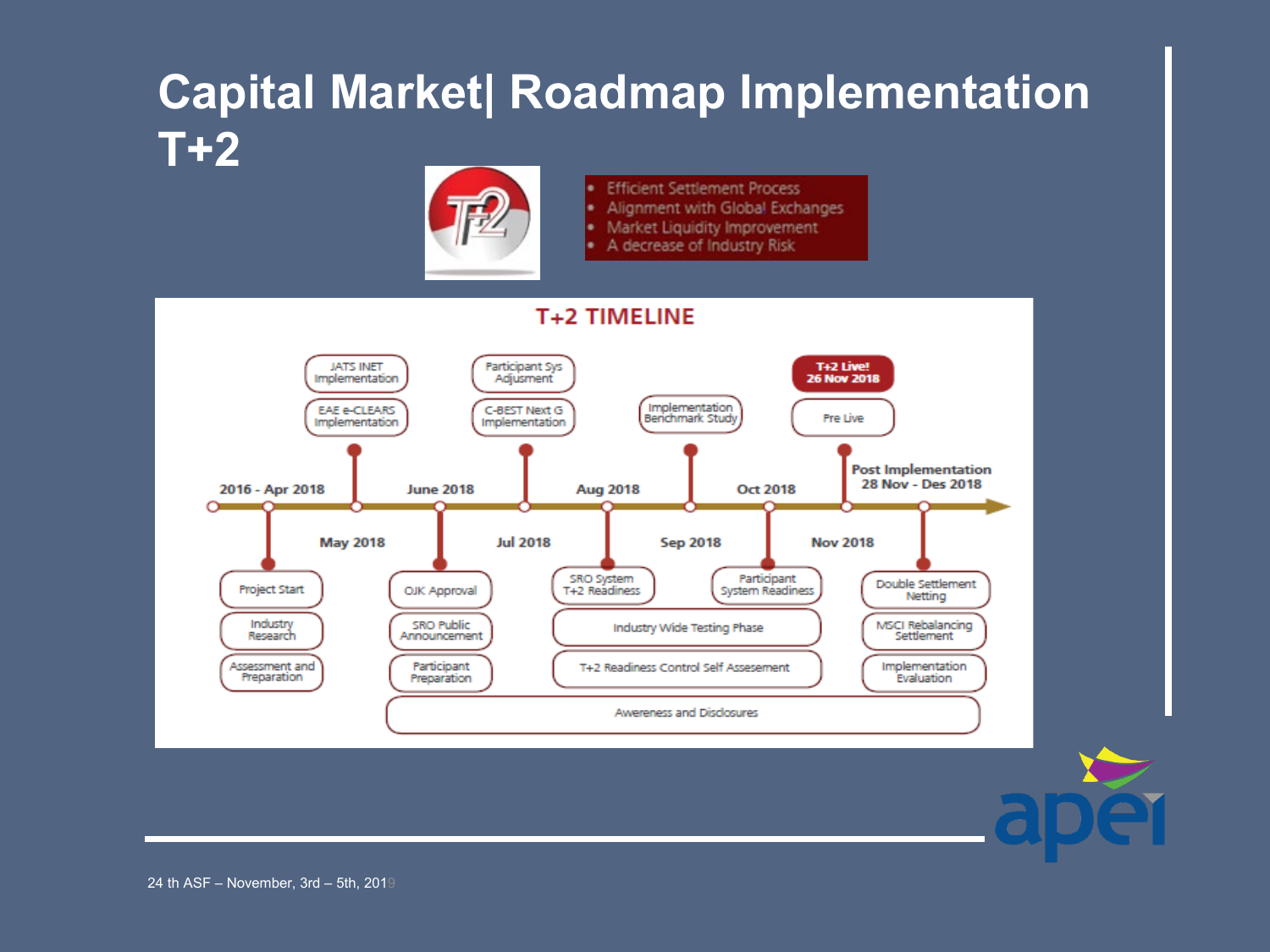## **Capital Market| September 2019**

| <b>Outstanding bond</b><br>Govt<br><b>Stock Market</b><br>IDR 2,646.33 tn<br>Capitalization<br>USD 186.70 bn<br>IDR 7,090.42 tn<br>Corp<br>(USD 500.24 bn)<br>IDR 440.44 tn<br>(USD31.07bn) |                                                           | <b>AUM ETF</b><br><b>IDR 12.76 tn</b><br>Outstanding<br>$(\cup$ SD 900.24 mn $)$<br><b>ABS</b><br><b>IDR 8.79 Tn</b><br><b>AUM REIT</b><br>(USD 620.15 mn)<br><b>IDR 619.80</b><br>(USD 43.73 mn) |                                                        |                                                |          |
|---------------------------------------------------------------------------------------------------------------------------------------------------------------------------------------------|-----------------------------------------------------------|---------------------------------------------------------------------------------------------------------------------------------------------------------------------------------------------------|--------------------------------------------------------|------------------------------------------------|----------|
| <b>Exchange</b><br><b>Members</b>                                                                                                                                                           | $105*$<br>$-local: 76$<br><b>-JV 29</b>                   | <b>Stock</b>                                                                                                                                                                                      | 652 issuer<br>(38 <sub>new</sub> )<br>listing) current | <b>ETF</b><br><b>Warrant</b>                   | 32<br>57 |
|                                                                                                                                                                                             | (33 brokers comprise<br>80% transaction                   |                                                                                                                                                                                                   | position                                               | <b>REIT</b>                                    | 3        |
| Single<br><b>Investor ID</b>                                                                                                                                                                | 1,035,384<br>Additional 183,144<br>(21.49% YTD)           | <b>Bond</b>                                                                                                                                                                                       | 199issuer                                              | Futures (contracts)                            | 9        |
|                                                                                                                                                                                             |                                                           | 8 <sub>x</sub><br><b>Sukuk</b>                                                                                                                                                                    | $(42$ new<br>emissions)                                | <b>ABS</b>                                     | 14       |
|                                                                                                                                                                                             |                                                           |                                                                                                                                                                                                   |                                                        | <b>Infrastruture</b><br><b>Investment Fund</b> | 1        |
|                                                                                                                                                                                             | USD/IDR: 14,711(BI)<br><b>SOURCE: BLOOMBERG &amp; IDX</b> |                                                                                                                                                                                                   |                                                        |                                                |          |

24 th ASF – November, 3rd – 5th, 2019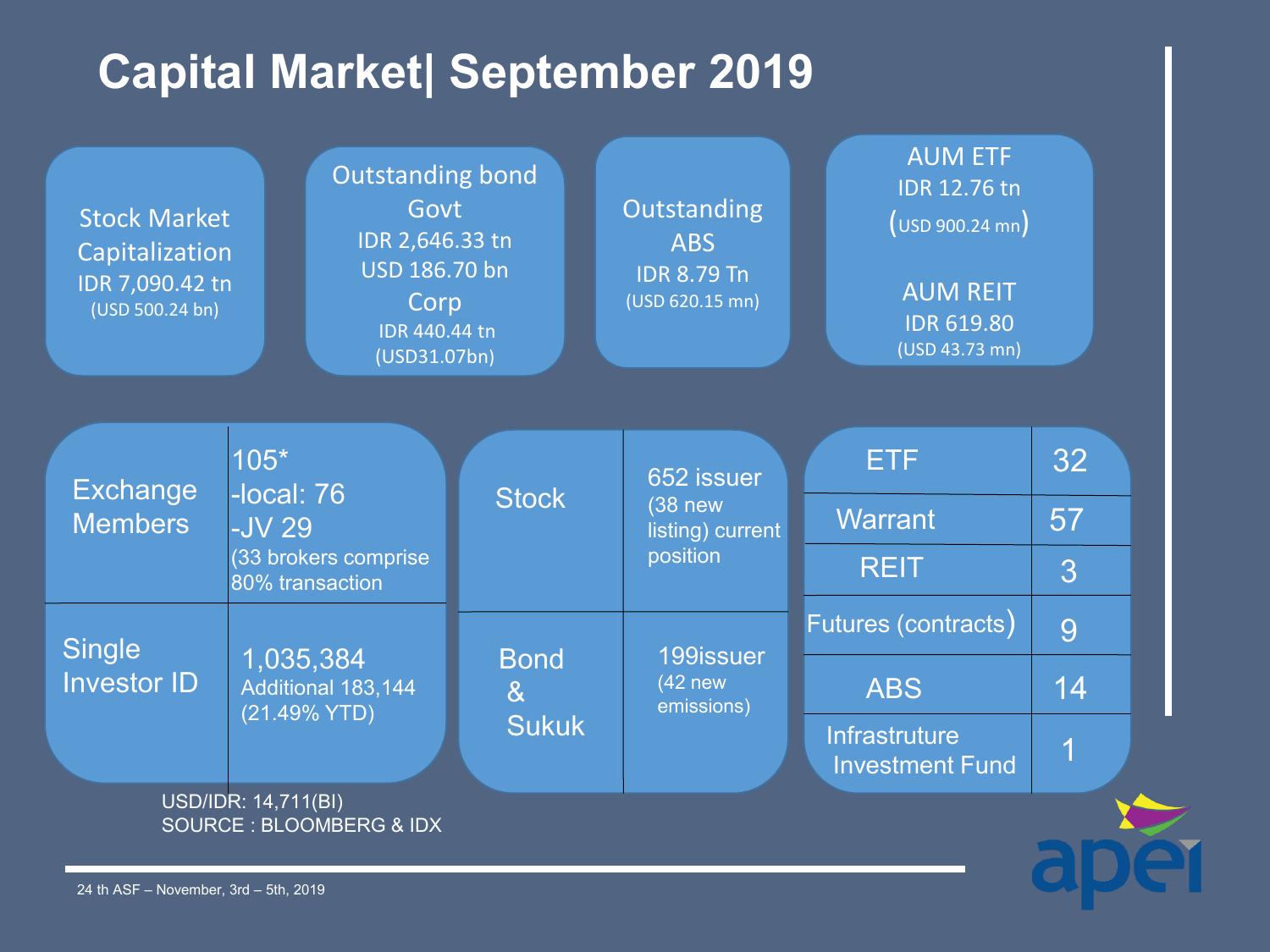## **3. Challenges & Opportunities**

 **Challenges Opportunities**

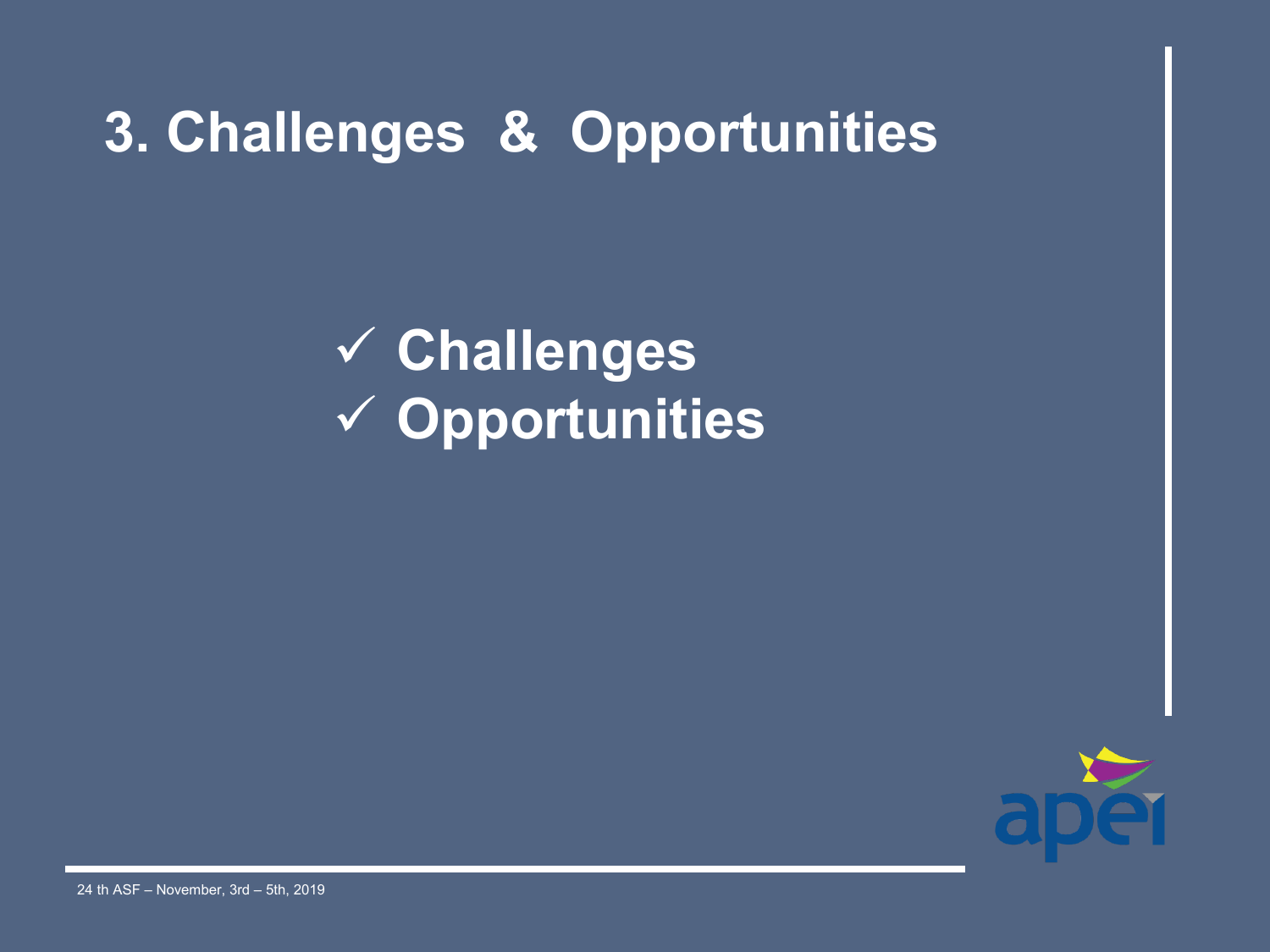# **Challenges**

 $\Box$  Low liquidity in the market

- □ Lack of financial literacy & Low number of domestic investors
- $\Box$  Lack of licensed professionals in the capital market
- $\Box$  Low number of product range available for investors
- $\Box$  Brokerage and Underwriting fees competition

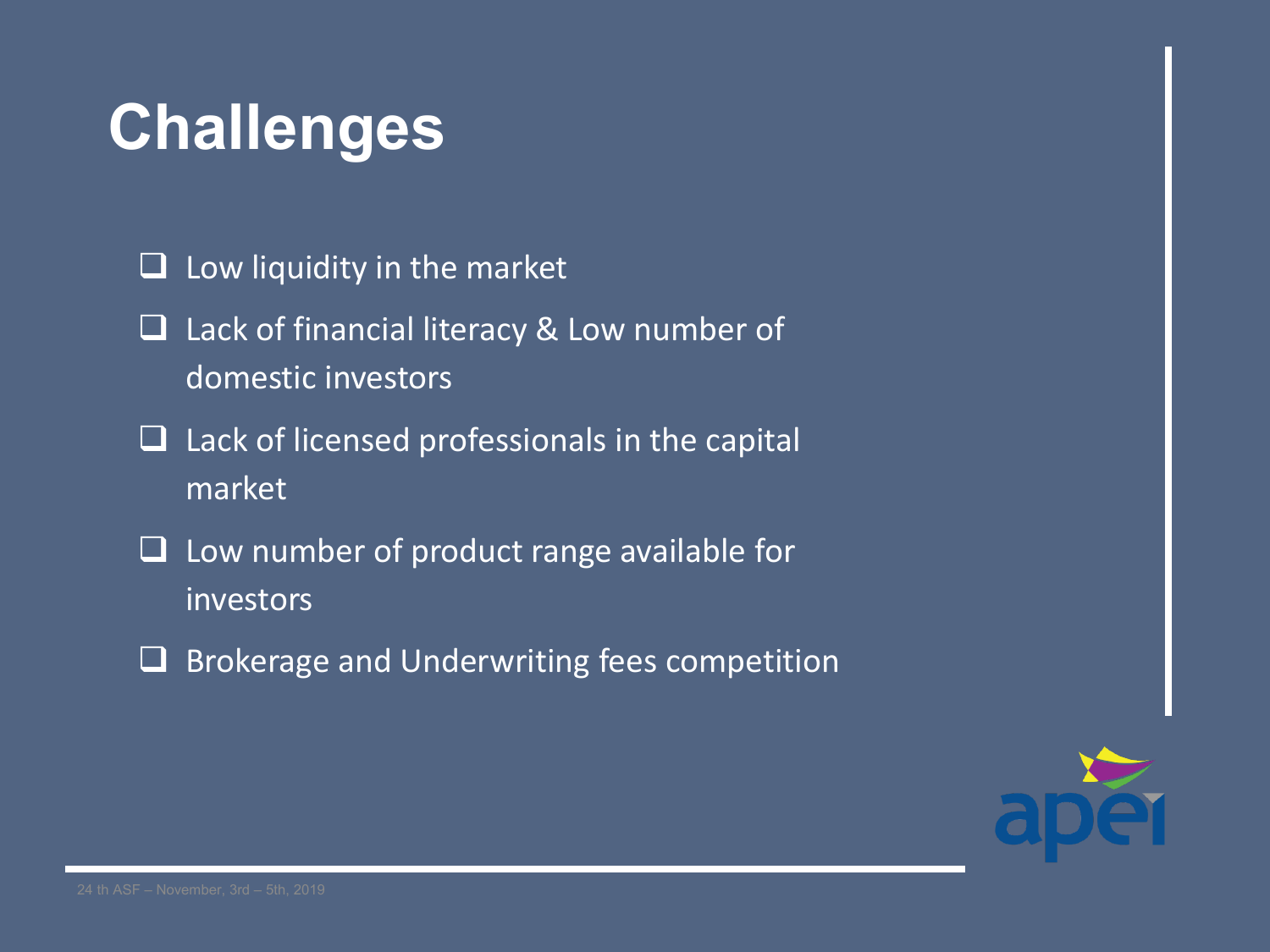# **Opportunities**

- □ Market Infrastructures already Established
- Big Population & Market, 50% of Indonesia young age,
- The number of individual license holders are increase.
- □ Derivative Products for hedging